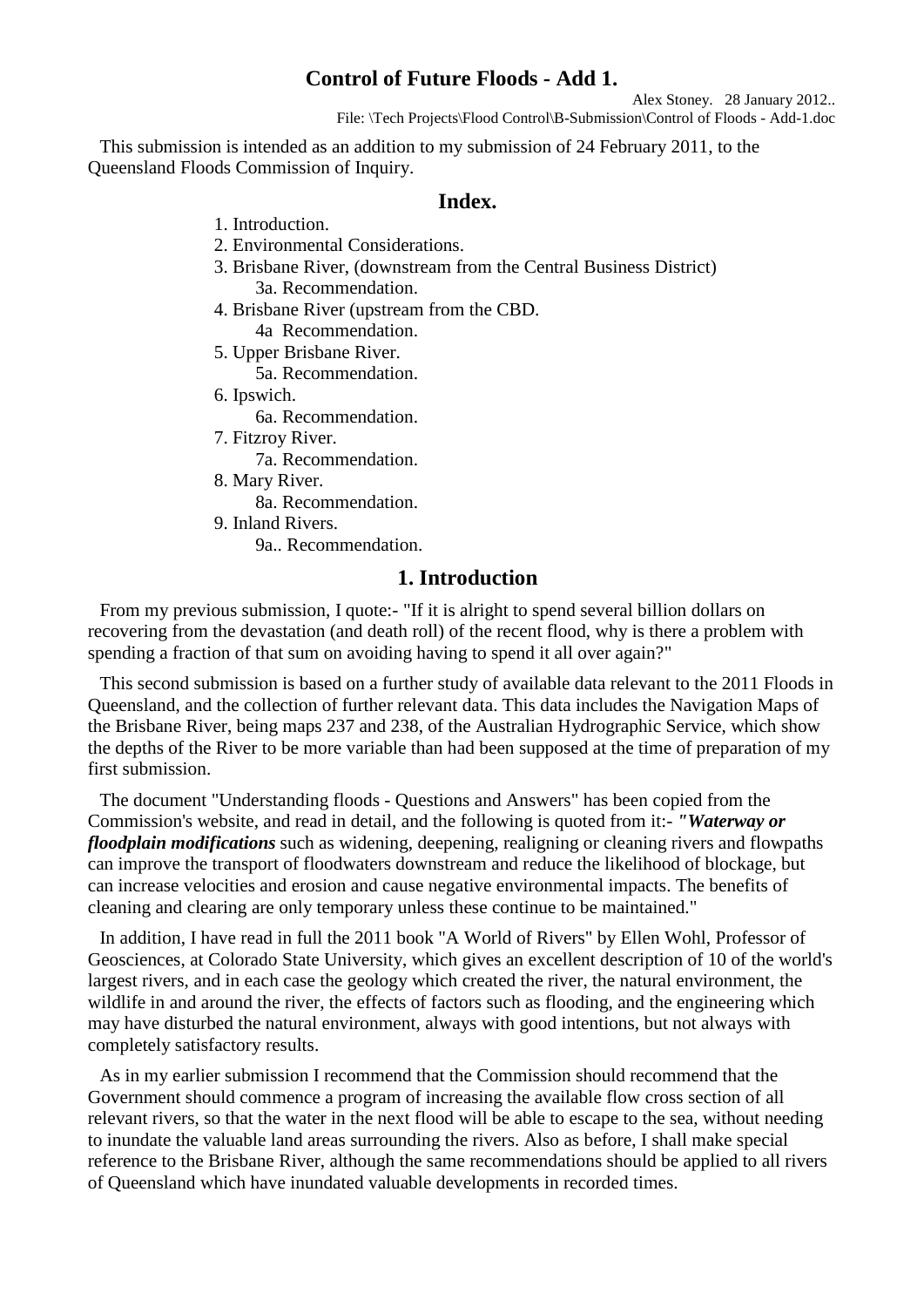(The same recommendations should be applied also to the NSW rivers, such as the Manning River, which in mid-2011 inundated Taree, and the Macleay River, which at the same time inundated Kempsey, and others in January 2012, but that is probably not within the terms of reference of the Queensland Inquiry.)

# **2. Environmental Considerations.**

Although the above-mentioned book "A World of Rivers" makes a good case for the protection of rivers, and in particular, of flood plains, against the damage of altering the natural layout of the river, it should be noted that the Brisbane River (within the Greater Brisbane Area) is not now a natural flood-plain. It is almost all "suburban development" and "industrial development". The benefit of inundation by flood waters has now been lost by alterations made by mankind. The silt is regarded as desirable in a natural flood-plain, but when deposited on the Brisbane area by a presentday flood, is quickly attacked by residents armed with brooms, hoses and shovels, and washed back into the river.

Little of the Brisbane area was ever flood-plain of the natural type. Much of it was of volcanic origin, and has been eroded from a sedimentary plain. The meanders which appear so obvious on a map of Brisbane, are deep erosion valleys, quite unlike a normal flood-plain. The suburbs of Highgate Hill (where I was born and grew up), and St Lucia (where I attended University) are mountain ranges, (small mountains I must admit, but certainly not a plain).

There are small pockets of flood-plain, such as the Oxley Creek area, Breakfast Creek area, Norman Creek area, and Bulimba Creek area, all in their lower reaches only.

The recommendations which I give below, mainly cover the deepening of the Brisbane River by cutting a trench, similar to the Navigation Shipping Channel in the lower reaches of the river, in the middle of the river, up as far as the junction with the Bremer River.. In this location, the trench will not be seen by the public, and will not affect the appearance of the river. It will have negligible influence on the tidal area, extending it upstream by an immeasurable amount. In addition, the central location of the trench will leave a wide area of the river bed unaltered, where any bottomliving creatures will be unaffected.

# **3. Lower Brisbane River. (Downstream from Central Business District)**

The recent flood flow, which occurred in January 2011, has been calculated as 12,900 cumecs (cubic metres per second) at the Moggill area (the upstream edge of the Greater Brisbane Area). Since the cross section area of the river is clearly insufficient to carry this water flow, the crosssection of the river should be increased. This area includes a shipping channel, from the mouth of the river to the Brisbane Cruise Terminal, at Hamilton, with a width of 90 metres, and a "managed depth" of 9.1 meters, below the datum (which is approximately "lowest astronomical tide" level). The lower reaches of the Brisbane River passes under the Bridge on the Gateway Motorway, which is shown in my Figure 1, looking upstream.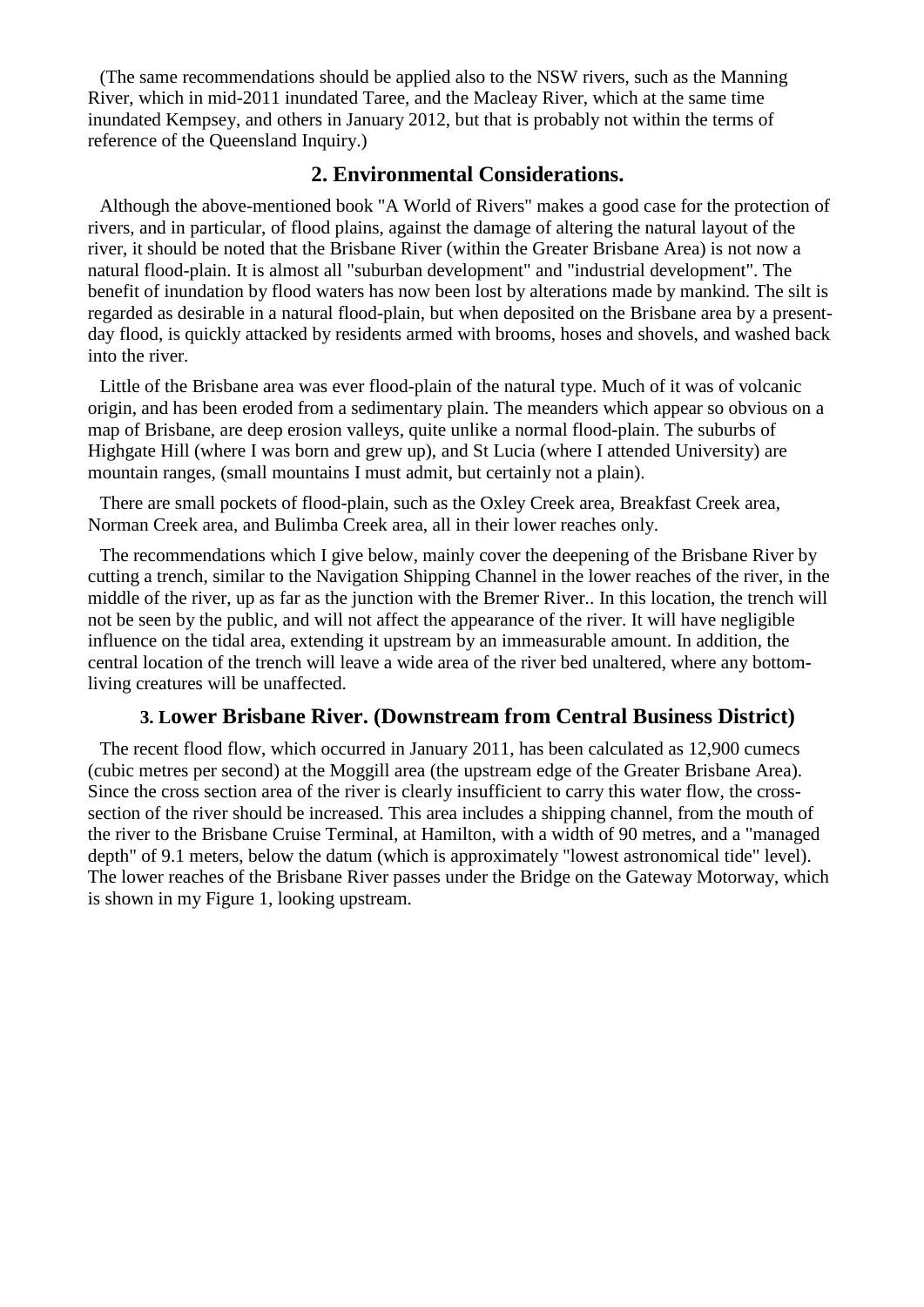

Gateway Bridge, Brisbane.

Copied from "Engineers Sydney", March 2011.

Figure 1.

At this point the river is approximately 436 metres wide between the banks.

The cross section of the river at this point is shown in my Figure 2.



## Figure 2.

It will be seen that the majority of the cross-section flow area is in the shipping channel, since the remainder of the river is much less deep.

The Brisbane River consists of many sharp bends, with short more-or-less straight sections between the bends. The water is substantially deeper at the outside of the bends due to the turbulence of the water (particularly during flood flow), and much less in the straight sections. Under the Story Bridge the depth at the outside of the river (i.e. the north side) is 18 metres, while the straight sections are usually about 5.6 metres deep.

The Town Reach of the river, between the Central Business District, on the north side, and Kangaroo Point, on the south side, is approximately 326 metres wide, and only about 5.6 metres deep, as shown in Figure 3. As a result I recommend that the depth here should be increased by dredging a channel, equivalent to the shipping channel, (although shipping may not use it), as shown in Figure 4.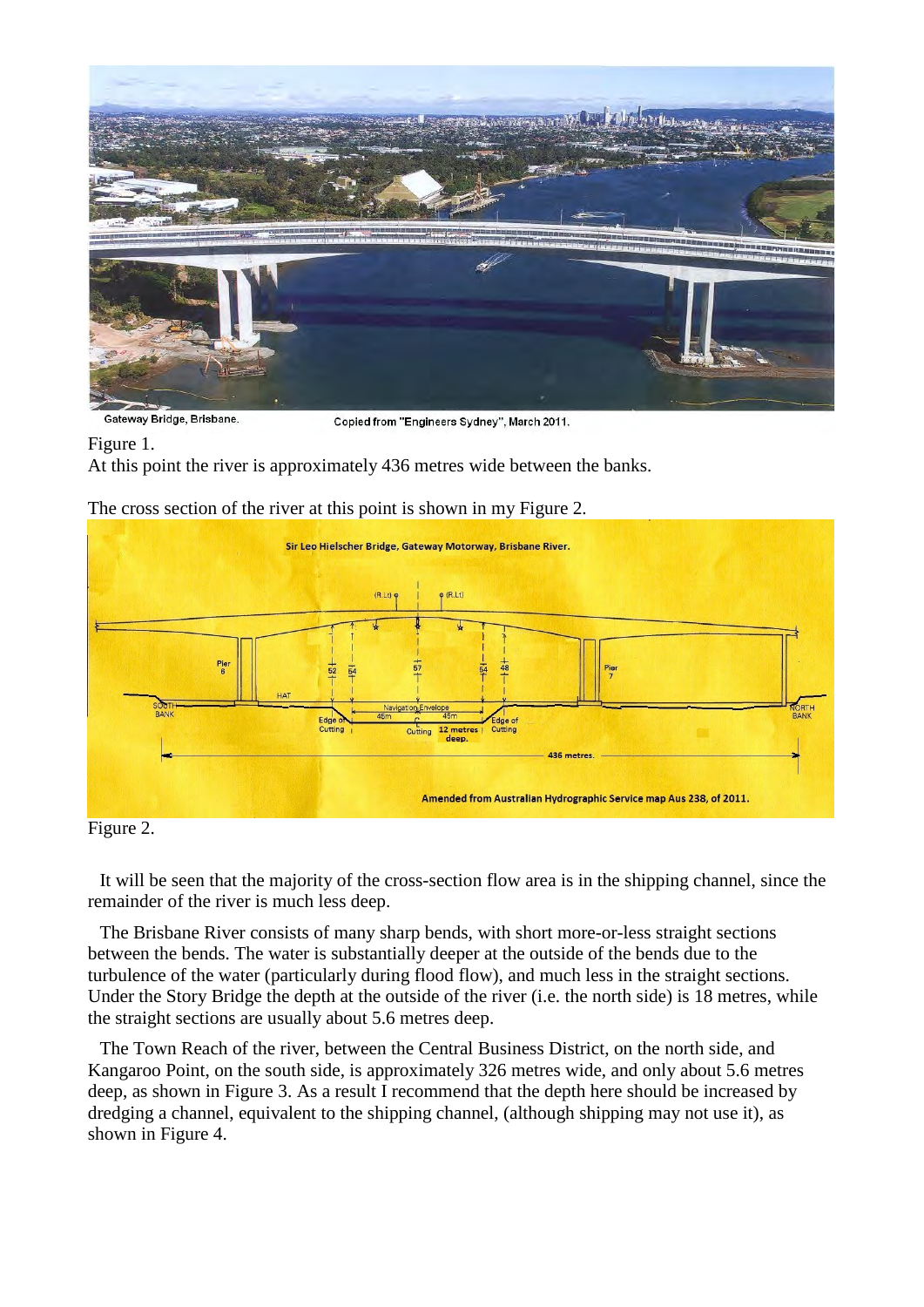

#### Figure 4.

I recommend that 12 million cubic metres of silt should be removed from this area of the river. To visualise the scale of this job, the website of the Port of Brisbane includes the removal of 15 million cubic metres of sand from the "Spitfire" channel across Moreton Bay, in order to improve the access of ships. (Section 2.4.5 of Port of Brisbane - Strategic Plan "Channel Access").

In order to ensure that silt is not placed in locations where contaminants make it unacceptable, early in this program several samples should be taken from the river bed for analysis to determine its composition, in regard to:- particle size distribution; salt content; radioactivity; heavy metals; pesticides; fertilizers; hydrocarbons; unacceptable chemicals such as PCBs, etc. This preliminary analysis need not be of high precision, unless the findings suggest that more detail is needed. There is the possibility that some valuable resource may be found, such as building sand and gravel (which, in the last century, was dredged from the Brisbane River in large quantities). Any commercial values should be explored to contribute to the cost of this program.

The silt could be removed by the dredge "Brisbane", part of the Port of Brisbane fleet, which is currently busy in the Gladstone Harbour development, and is described in their website (www.portbris.com.au/PortDevelopment) as:

#### *Brisbane*

The *Brisbane* is a trailing suction hopper dredger and the main unit of our dredging fleet. Equipped with the latest state-of-the-art automation control and navigation systems, it is capable of performing capital and maintenance dredging in accordance with latest environmental standards. The *Brisbane* is used for maintenance and development dredging, and reclamation works in Brisbane, as well as an annual maintenance dredging campaign in north Queensland ports. The dredger is certified as an ocean-going dredger, and is available for contract work anywhere in Australia.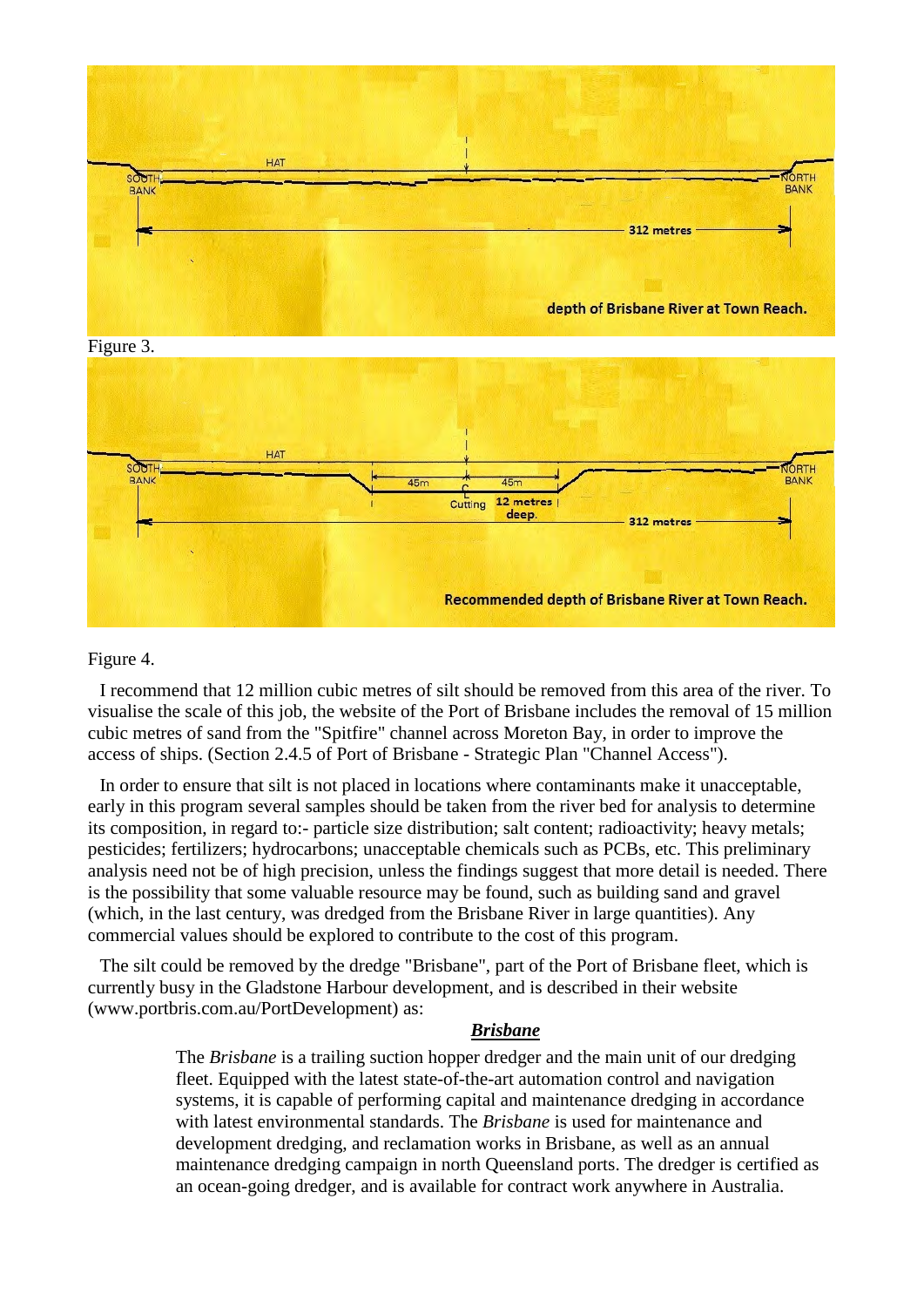## **Details:** Dredging depth: 25m Hopper capacity: 2,900 cubic metres Discharge: pump ashore by bow coupling or bottom dump Crew: 13 per two-week swings

As given in my previous submission, the silt from the lower Brisbane River could be placed in the Hemmant area, around Bulimba Creek, which could be straightened by two cut-offs as shown in Figure 5, to shorten the creek by about 6 kilometres and give flood protection to the upstream suburbs.



 Figure 5.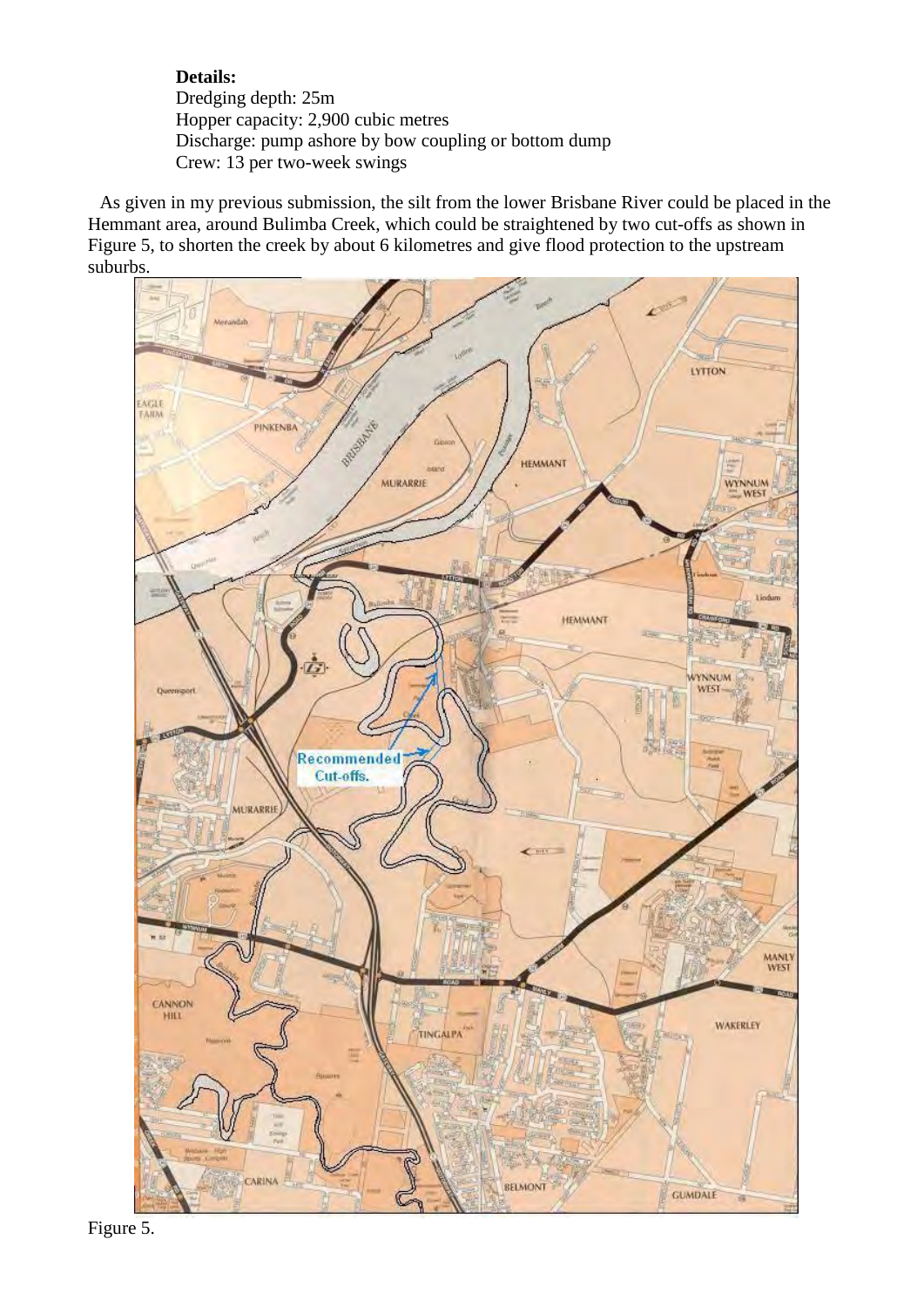The details of the Hemmant Recreation Reserve is expanded by the Figure 6, taken from Google maps, showing this flood-prone area surrounded by suburban and industrial development.



Figure 6.

# *Recommendation.*

That the Queensland Government, in conjunction with the Brisbane City Council, set up a program to increase the flow capacity of the Brisbane River, downstream from the CBD, by excavation, (i.e. dredging) a path, 90 metres wide and 12 metres deep, along the approximate centreline of the river, from the mouth of the river to the William Jolly Bridge (i.e. Grey Street Bridge), and placing the dredged material in a suitable location, such as the Hemmant Recreation Reserve.

# **4. Brisbane River (upstream from the CBD.**

In the area between the William Jolly Bridge and the junction of the Bremer and Brisbane Rivers, the flow capacity of the river needs to be increased if the devastation seen in the January 2011 floods is not to be repeated. Since the dredge "Brisbane", being an ocean-going vessel, probably cannot pass under the bridges connecting the CBD to South Brisbane, another dredge needs to be located. Moreover, if the program recommended above to excavate 12 million cubic metres of silt from the downstream part, (together with the approved removal of 15 million cubic metres of sand from Moreton Bay, as indicated in the Port of Brisbane website) is to be carried out within a reasonable time, then the "Brisbane" will probably not have enough capacity for these upstream and downstream tasks, and possibly not for either.

A barge, with a mobile crane, equipped with a "grab" bucket, and accompanied by another barge (or two) carrying the excavated silt, might serve this need. However the amount to be excavated may need to exceed the 12 million cubic metres, if adequate protection is to be given to this upstream suburban area. A continuation of the channel 90 metres wide and 12 metres deep is recommended.

As given in my earlier submission, I suggest a container system be used to handle the silt from the dredge to distant destinations, such as the farmers' fields, from which the silt came in the first place. The analysis, recommended above, may reveal sufficient fertilizer value in the silt to make this a desirable soil additive for farmers to use to improve future crops. Transport of silt to places such as the Lockyer Valley should be considered, and for this distance the suggested container system may prove ideal.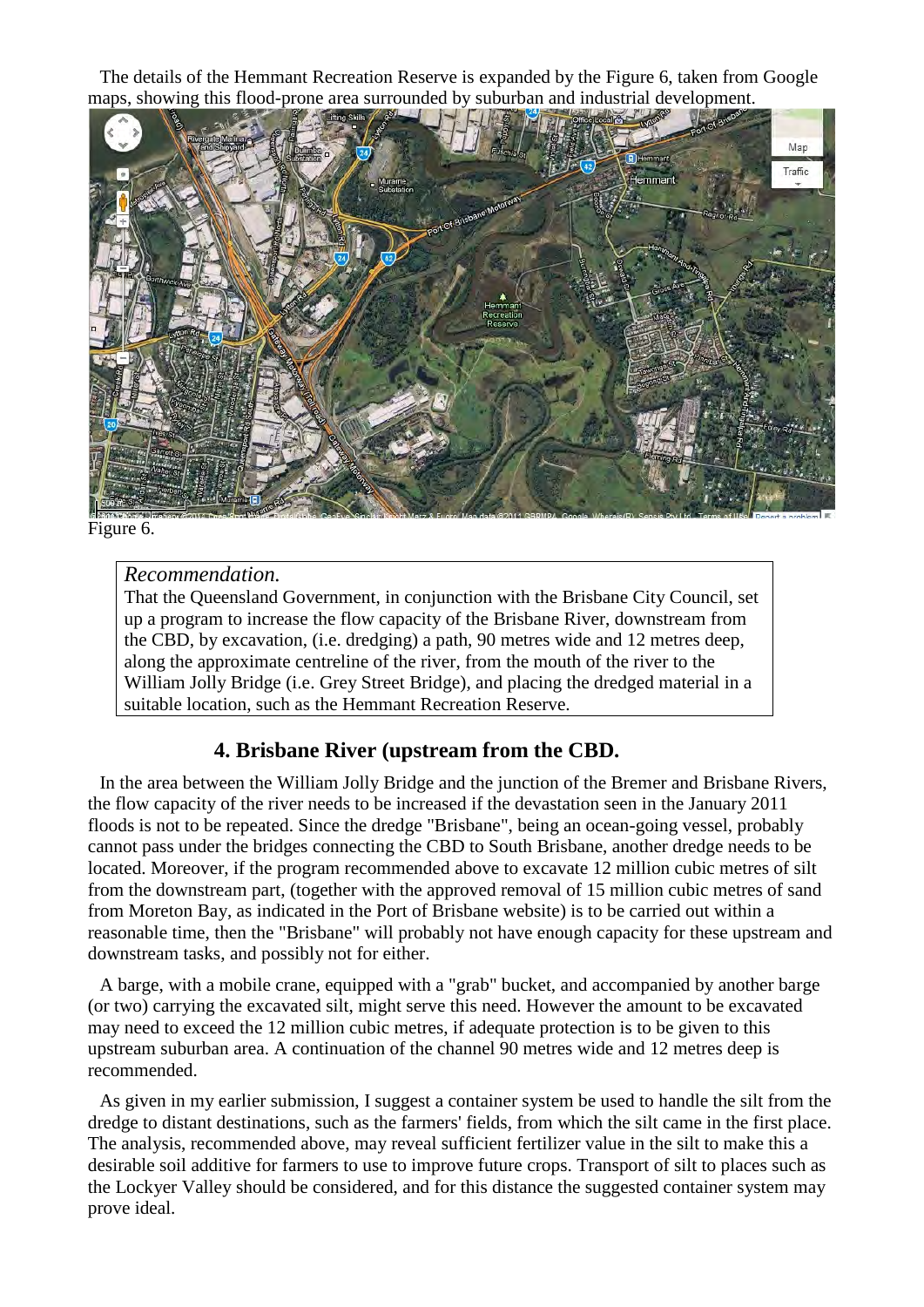The silt handling barges could be equipped with compartments to locate the recommended 20 foot (6 metres) containers, which would be filled in place. The barge would then move to a suitable wharf facility, equipped with a container lifting crane, for removal of the filled container to the wharf area, and later for loading onto a train, for transport to upstream areas.



## Figire 7.

A recommended type of vehicle, needed for efficient transport of containers of silt, is shown in Figure y, and is an articulated (i.e. three-bogie ) platform for two 30 tonne containers, and will remain within the 15.5 tonnes axleload, giving access to all Queensland Railway lines.





Here a suitable container lifter would place the loaded container on a special semi-trailer truck of transport to the farm field.

In close proximity to the Redbank Railway Workshops are two reaches of the Brisbane River, as shown in the Figure 9.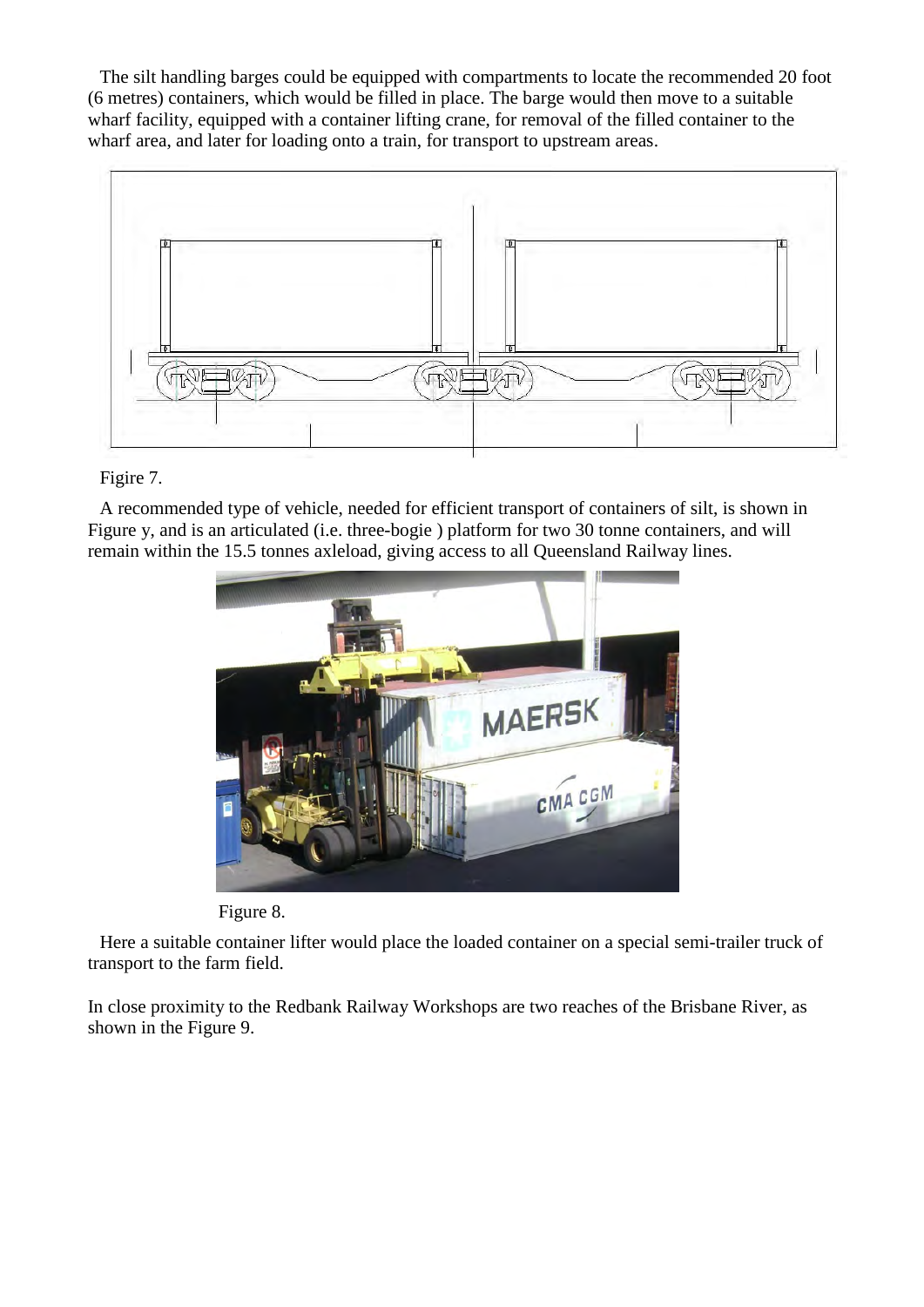

### Figure 9.

These areas appear to be suitable for a wharf to handle containers of silt from barges to shore, and then to load them on trains for movement to the upstream farm areas.

The recommended semi-trailer (see Figure x) includes provision to unload the silt in the container onto the ground, by tipping under the control of the driver in his cab.



## Figure 10.

## *Recommendation.*

That the Queensland Government, in conjunction with the Brisbane City Council, arrange to excavate a channel up the Brisbane River, from the William Jolly Bridge to the junction of the Bremer and Brisbane Rivers, to increase the flow capacity of the river under flood conditions, with a width of 90 metres and a depth of 12 metres, and arrange disposal of the silt to upstream farming areas, by a container system and rail transport.

# **5. Upper Brisbane River**.

## *Recommendation.*

To provide some flood protection for the areas surrounding the Lockyer Creek, continued dredging of the Brisbane River, above the Mount Crosby weir, to the junction with the Lockyer Creek, should be done with the removal of silt being limited by the available dimensions of the river in that location.